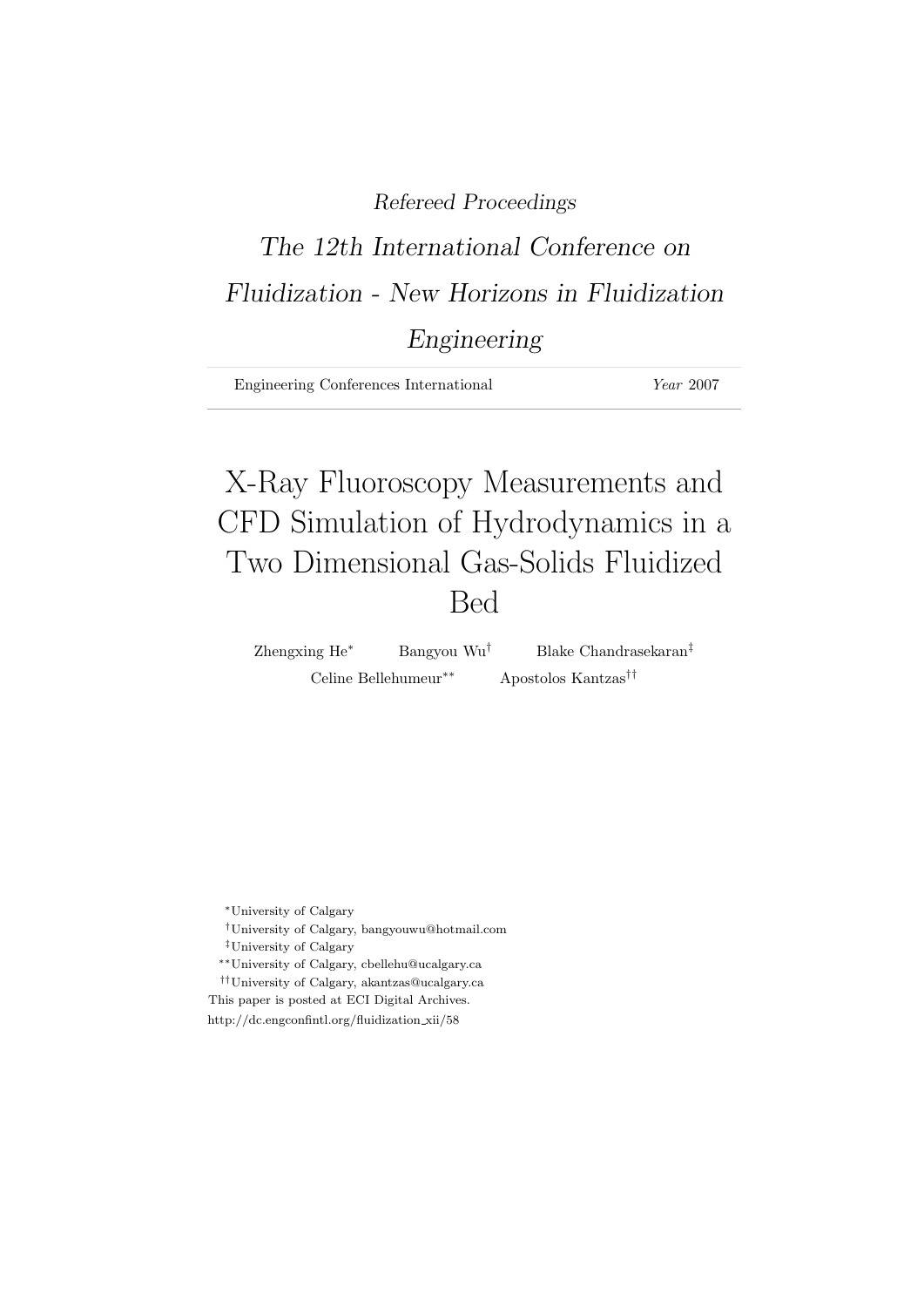### **X-RAY FLUOROSCOPY MEASUREMENTS AND CFD SIMULATION OF HYDRODYNAMICS IN A TWO DIMENSIONAL GAS-SOLIDS FLUIDIZED BED**

Zhengxing He<sup>1,2</sup>, Bangyou Wu<sup>1,2</sup>, Blake Chandrasekaran<sup>1</sup>, Celine Bellehumeur<sup>2</sup>, Apostolos Kantzas<sup>1,2</sup> <sup>1</sup>Tomographic Imaging and Porous Media Laboratory <sup>2</sup>Department of Chemical and Petroleum Engineering Schulich School of Engineering University of Calgary, Calgary, AB, Canada T2N 1N4 T: +1-403-220-8907; F: +1-403-282-5060; E: akantzas@ucalgary.ca

#### **ABSTRACT**

X-ray fluoroscopy measurements and CFD simulation were used to characterize the hydrodynamics in a pseudo 2-D gas-solids bubbling fluidized bed using polyethylene resin and glass beads. Bubble properties, such as bubble frequency, bubble size, bubble number distribution and bubble diameter distribution, were estimated from Xray images and compared to those from CFD simulation.

#### **INTRODUCTION**

X-ray fluoroscopy, a non-intrusive imaging technique, can be used to characterize the hydrodynamics of fluidized beds. Substantial work on fluidization research using X-ray radiography has been performed by Rowe, Yates and co-workers at University College London since the 1960's, as reviewed by Yates et al (1). The effects of gas distributor, elevated temperatures and pressures, and co-axial nozzles on the dynamic properties of bubbles (growth, splitting, coalescence, velocity, wake and emulsion phase) have been studied via X-ray imaging. To date, however, most of the studies using the X-ray digital fluoroscopy have focused on the properties of single bubbles. Although some published studies did cover the bubbles of the full column, the column diameter is usually small (i.e. 10 cm). Can we get the bubble properties for wider beds? This work tries to solve this problem in a 2-D bed.

MFIX (Multiphase Flow with Interphase eXchanges), a general-purpose CFD code, was used to simulate the flow behavior under experimental conditions. Experimental results were used to verify the CFD predictions. By comparing the simulation results with experiments, CFD models and numerical methods can be verified so that they can be used to make improvements to the design and operation of fluidized bed reactors. Syamlal and O'Brien (2) simulated the laboratory-scale behavior of premixed  $O_3$  decomposition in a bubbling fluidized bed using the multiphase CFD code MFIX. The grid-independent results were in very good agreement with reported experimental data for total conversion over a range of fluidization velocities and initial bed heights. The multiphase hydrodynamic models could quantitatively capture the leffect of thy drody riamics on chemical reactions in the system studied. Hulme and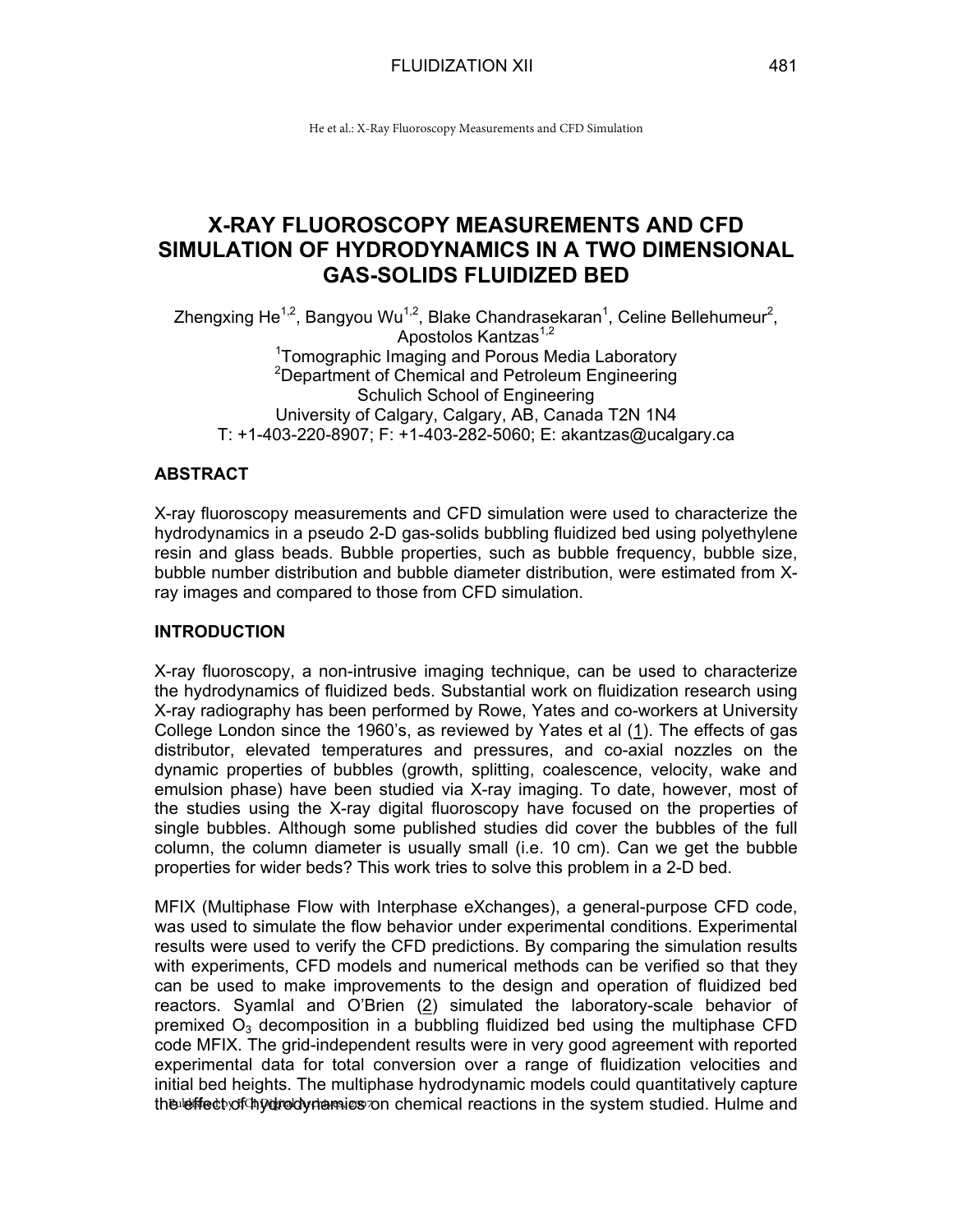coworkers (3-5) used the multiphase CFD code Fluent to simulate, 10 cm flyidized beds filled either with glass-beads or polyethylene particles. The simulated bubble properties agreed well with the results of X-ray fluoroscopy imaging experiments for the 10 cm diameter column. In this work, we considered gas-solids systems composed of either glass-beads or polyethylene powder particles, both particulate systems having comparable average particle size and narrow particle size distribution. Moreover, the flow behavior characteristics measured from X-ray fluoroscopy for each particulate system was compared to MFIX simulation.

#### **EXPERIMENTAL**

The fluidized bed system consisted of a pseudo 2-D bed made of Plexiglas with an inner width and thickness of 22.5 cm and 5 cm, respectively, the height of the fluidization section being 150 cm. A porous plate distributor was installed on the bottom of the column, and the gas entered the column through a cone at the bottom of an approximately 15 cm long chamber. The cone was filled with small plastic spheres (diameter=6.35 mm) and the chamber was empty to improve the gas distribution before reaching the distributor. Valves and rotameters were used to adjust and measure the gas flow rate, respectively.

Two types of particles were tested, glass-beads (GB) and polyethylene powder (PE). The column was filled with particles to a static bed height of 40 cm. Both particle systems had the similar mean particle size (360 µm) and particle size distribution (297 -420  $\mu$ m), while they differed in density (2480 kg/m<sup>3</sup> for glass-beads and 924  $kq/m<sup>3</sup>$  for polyethylene powder). It should be noted that the polyethylene resins are porous particles. The value of 924 kg/m<sup>3</sup> represents the plaque density and was used in determining the particle voidage. The particle density is 613 kg/m<sup>3</sup> (6). Both types of particles are classified as Geldart "B". The minimum fluidization velocity (*Umf*) was determined by measuring the bed pressure at different velocities, and was found to be 11.0 cm/s for the glass-beads and 4.3 cm/s for the polyethylene powder. Three superficial gas velocities  $(U_q)$  were tested for each type of particles.

Four pressure transducers (Schlumberger Solartron, model 8000 DPD) were connected to column wall pressure ports located at a height h=6, 16, 36, and 56 cm above the distributor using 0.32 cm nylon tubes. An A/D converter, a PC-LPM-16 card from National Instruments, and a personal computer were used for data acquisition. A self-developed Labview program records voltage data and stores them into the computer hard disc. The pressure data was collected at a rate of 500 Hz for 60 seconds at each flow rate. Each operating condition was sampled 20 times. Transducers were calibrated to establish the relationship of pressure versus voltage prior to the experimental measurements.

The X-ray fluoroscopy system (Figure 1) consisted of the X-ray tube, X-ray detector, image intensifier and image acquisition computer. The image acquisition system allowed to grab and store images at the rate of 30 frames per second. Calibration was performed using a series of phantom sets of known bulk density. Calibration curve of bulk density versus log value of grayscale number was obtained.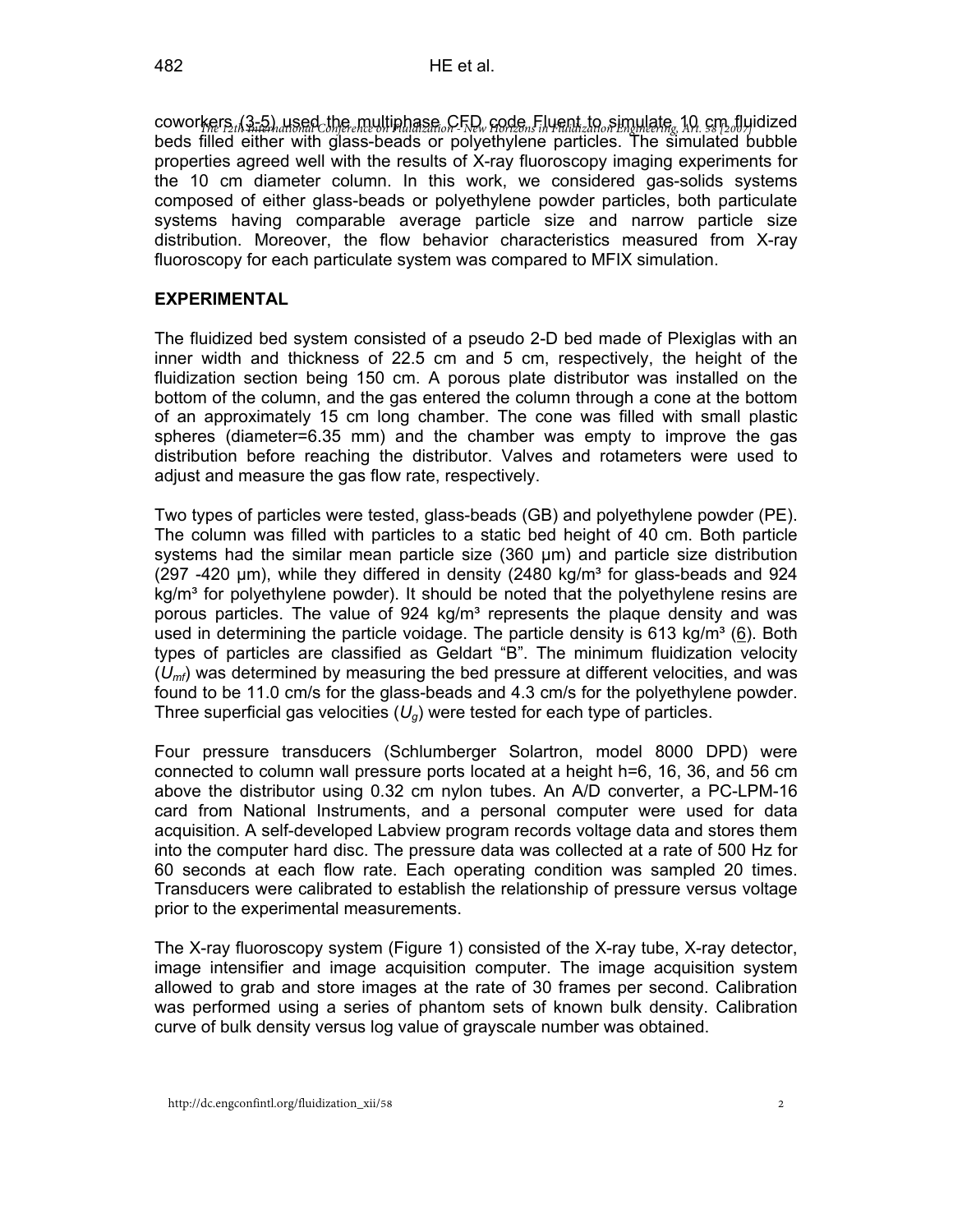The effective diameter  $_{\rm e}$  of the image was  $_{\rm{Feasurements}}$  and CFD Simulation

about 17 cm. The size of the image being less than the width of the column, the entire column was scanned by collecting images at six locations for every given superficial gas velocity. For each section of the column, approximately 2 minutes worth of images were collected which amounted to 3600 frames. A sample image is shown in Figure 2. Neighborhood averaging scheme was applied to the images to remove noise. A global threshold of grayscale number was used to determine the bubble boundary and binarize the grayscale images and a Matlab<sup>®</sup> program was written to identify and track bubbles. Additional details about the experimental setup and procedure can be found in reference (6).



Figure 1. Schematic of the X-ray fluoroscopy setup

#### **MFIX SIMULATION**

The fluid dynamic models, equations, solved by MFIX code are based on an interpenetrating fluids formulation of multiphase flow (7). Due to the large content regarding MFIX code, it is not possible to provide a full description in this paper. For detailed information of equations and their applications, solution technique, simulation conditions, simulated bubble identification and tracking, reference (6, 8-9) and MFIX manuals (10) should be consulted. 2-D simulation in Cartesian coordinates was used in this study. The bed is assumed to be a rectangular plane with the front and back effect being neglected. For setting initial conditions, the bed was divided into two regions (bed and freeboard) with total height of 80cm. Both the static bed height and freeboard height are 40 cm. Table 1 lists the simulation conditions. Other conditions are the same as the experiments. A sample image is shown in Figure 3.



Figure 2. Raw image showing the Published by Fireld good wie wean ook the area



Figure 3. Sample image of the CFD simulation result 3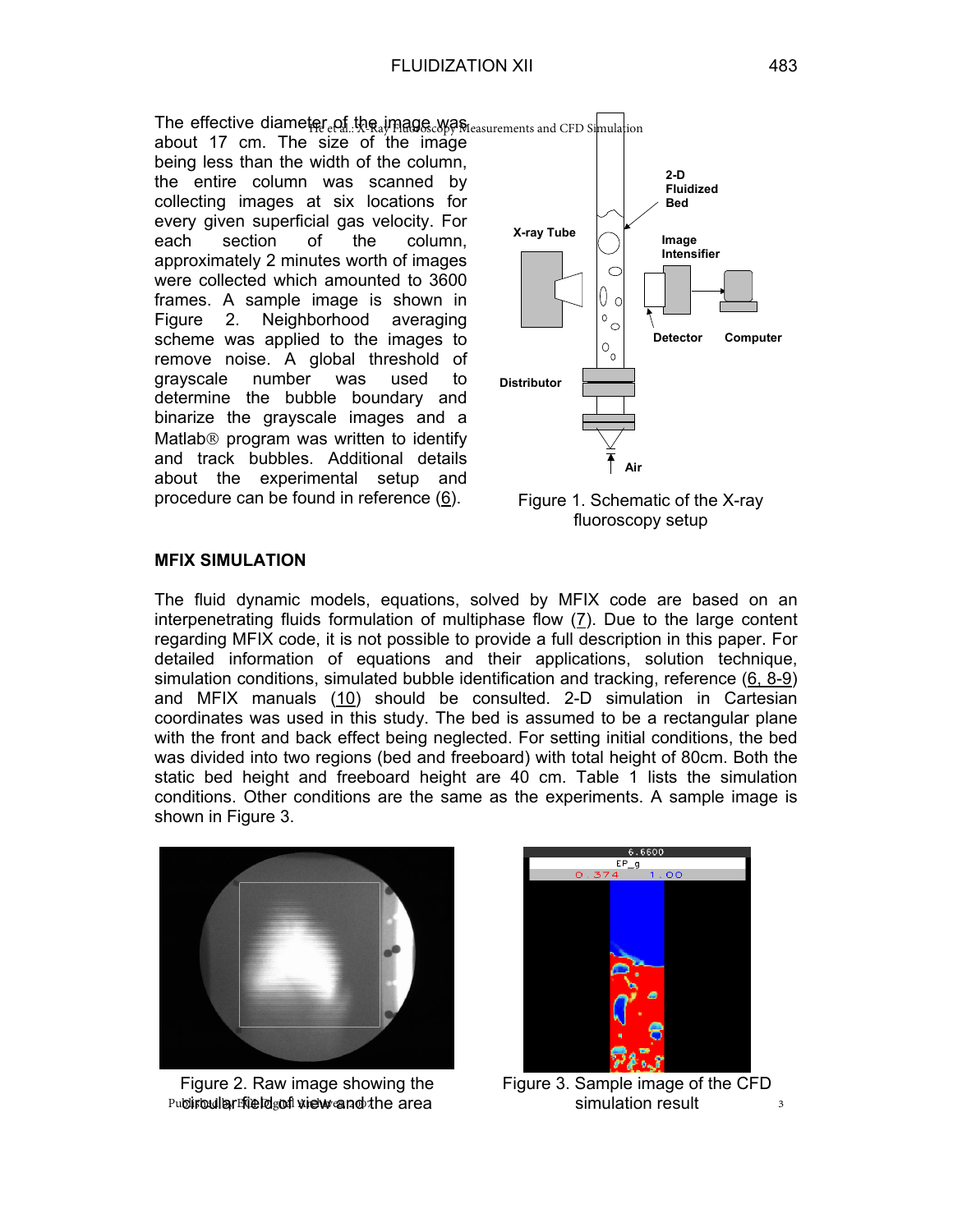| <b>Boundary Condition</b>            | GB particle system | PE particle system |
|--------------------------------------|--------------------|--------------------|
| Outlet                               | Pressure           | Pressure           |
| Walls                                | No slip            | No slip            |
| <b>Initial Condition</b>             | GB particle system | PE particle system |
| Minimum fluidization velocity (cm/s) | 0.11               | 0.043              |
| Initial Bed Voidage                  | 0.374              | 0.356              |
| <b>Particle Property</b>             | GB                 | <b>PE</b>          |
| <b>Coefficient of Restitution</b>    | 0.9                | 0.8                |
| Angle of Internal Friction           | $30^\circ$         | $30^\circ$         |
| <b>Gas (Air) Property</b>            | GB particle system | PE particle system |
| Pressure (Pa)                        | 101325             | 101325             |
| Viscosity ( $kg/(m s)$ )             | 1.7894e-4          | 1.7894e-4          |
| <b>Iteration</b>                     | GB particle system | PE particle system |
| Time Step (s)                        | 0.0001             | 0.0001             |
| Stop Time of the Run (s)             | 32                 | 32                 |

cropped for image processing Table 1 Simulation Conditions *The 12th International Conference on Fluidization - New Horizons in Fluidization Engineering, Art. 58 [2007]*

#### **RESULTS AND DISCUSSION**

Grid independence studies were conducted previously by Chandrasekaran et al. (8-9) on a similar geometry. It was found that simulated average bubble diameter at different bed height (5-40cm) did not change significantly for square mesh size of 0.5cmX0.5cm and 0.3cmX0.3cm. In this work, square mesh size of 0.5cmX0.5cm was used. The bubble properties such as the diameter and velocities in this work are expected to be grid independent.

The pressure drop was obtained using average bed pressures. Syamlal and O'Brien (11) correlation was used for the drag model. The simulated pressure drop is higher than the experimental pressure drop, but the difference is less than 6% and 10% for GB and PE particles, respectively. From the work of McKeen and Pugsley (12), the drag law may need to be modified for particle like polyethylene resin due to the irregular shape and porous nature. The pressure drop decreases with an increase in the superficial gas velocity, as expected, which indicates an increase in voidage.

Figure 4 presents the average bubble diameter for experiment and simulation using the same method. It can be seen that there is an excellent agreement between the simulated and experimental bubble diameters at 2.5 *Umf*. Good agreement between simulation and experimental results was also obtained at other superficial gas velocities. Moreover, as the thickness of the 2D column used in this study is only 5 cm, bubble diameter close to or larger than 5 cm may be unstable due to the strong wall effect. Another observation from the results presented in Figure 4 is that, under comparable conditions, both experimentally measured and simulated bubble diameters for the GB system are larger than those for PE system. This difference in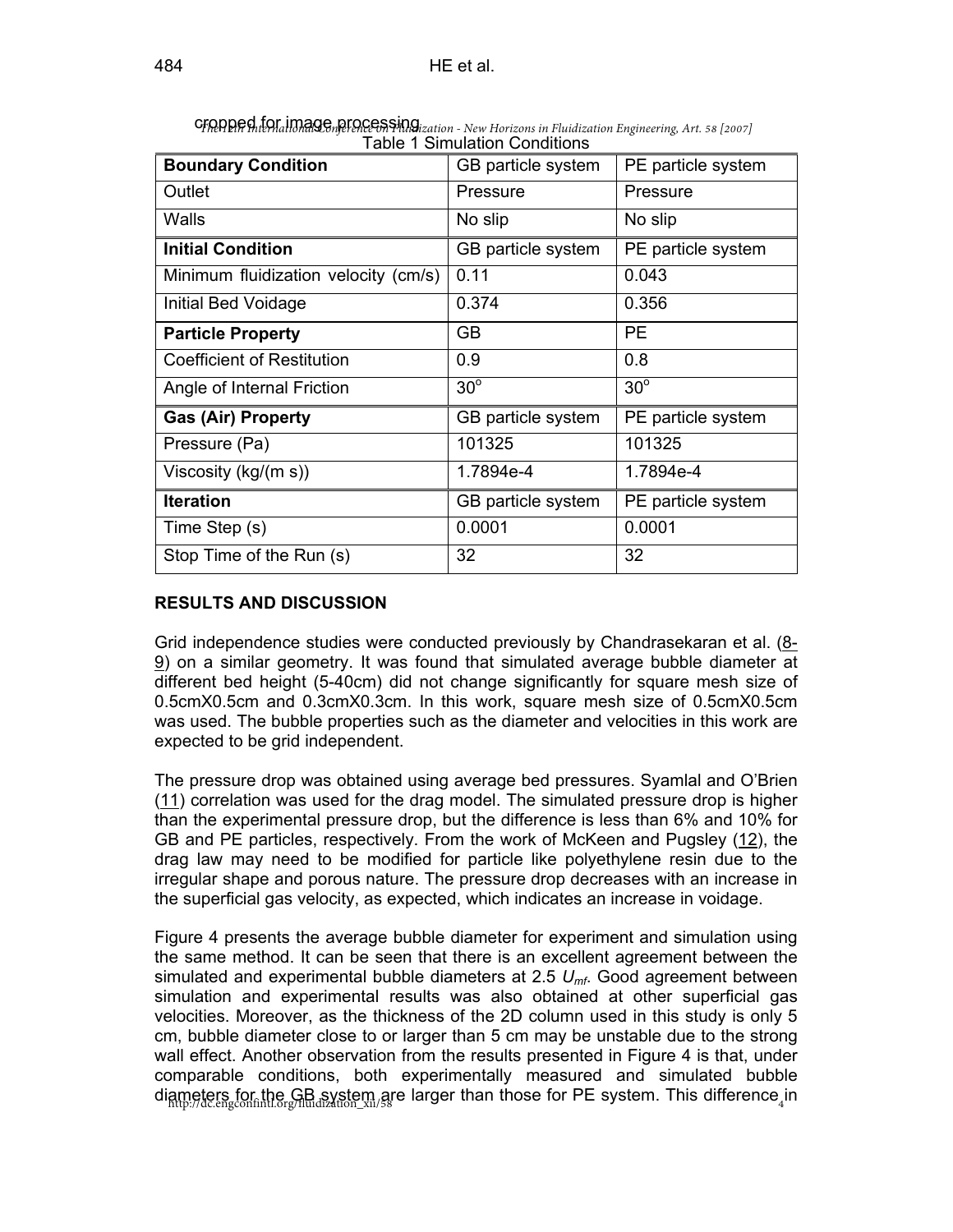the bubbling characteristics between GB and PE systems is likely due to the different particle properties: density, shape, and porosity. The formation of smaller bubbles in a gas-polyethylene fluidized bed can be seen as a beneficial feature, promoting a more uniform gas distribution which in turn would enhance mass and heat transfer, both very desirable in polymerization operations.



Figure 4. Average bubble diameters as a function of bed height at the superficial gas velocity of 2.5 *Umf*

Average vertical bubble velocities profiles at different *Ug* are shown in Figure 5. There are significant differences between the simulated and experimental vertical velocities. The lower experimental bubble velocities could be due to increased wall effects, which were not taken into consideration in the CFD simulations. Furthermore, experimental results also suggest that the vertical bubble velocity does not vary notably with variation of  $U_q$ , a behavior which was not captured by the CFD simulations. In general, CFD predicts slightly smaller bubble diameter (Figure 4), so in order to compensate for the same gas flow rate, bubble velocity must increase. Further work is in progress to explain the inconsistencies described above and improve agreement between experimental and simulation results.



Figure 5. Average vertical bubble velocities as a function of bed height, filled symbols representing experimental results, empty symbols representing simulation results.

Published by ECI Digital Archives, 2007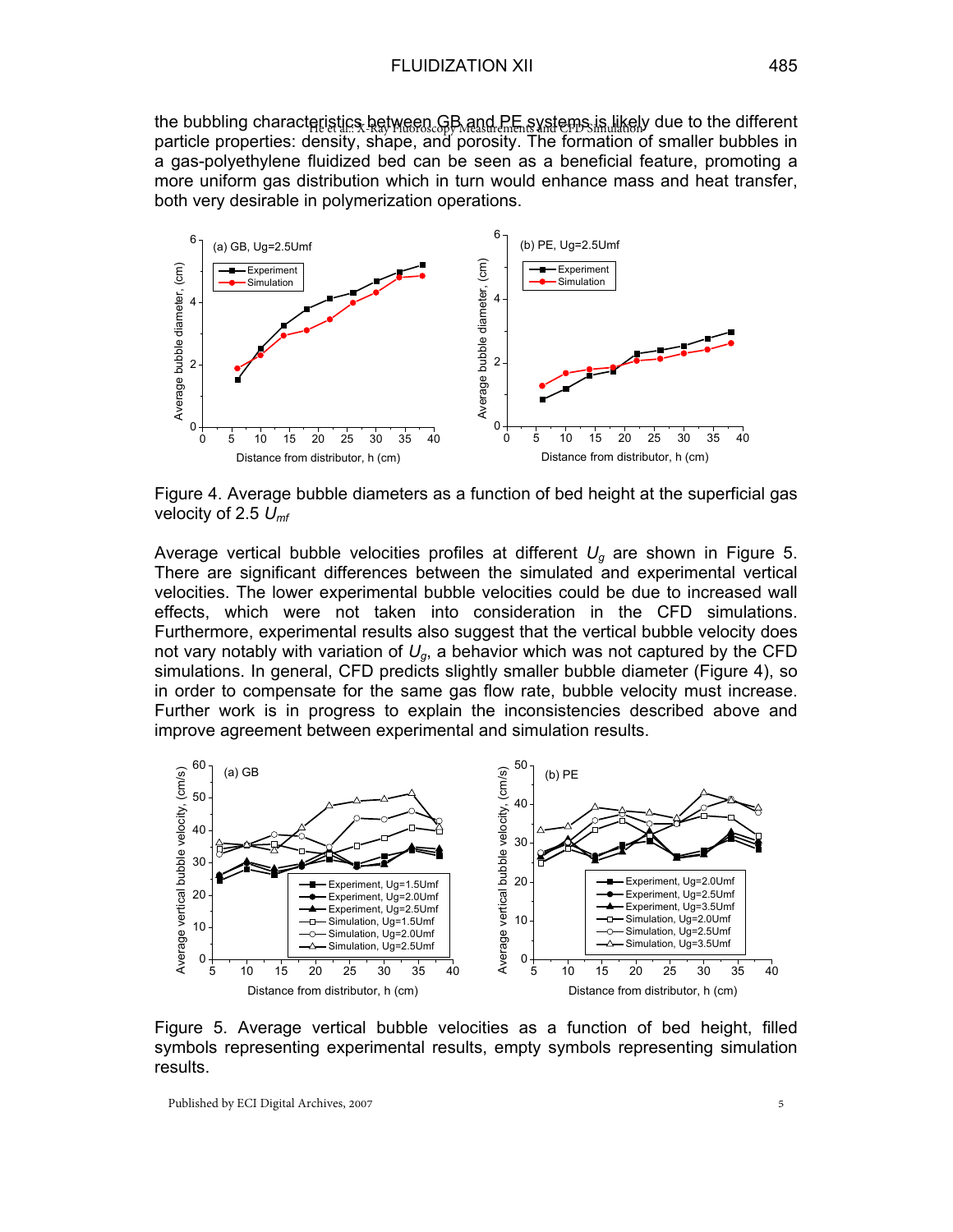Figure<sub>*The 1</sub> presents the average wertical bubble velocities as a function of bubble</sub>* diameter. Results at other *Ug* are not shown in this paper, as they are similar to those obtained at 2.5 *Umf*. The simulated bubble velocities are higher than those from experiment. As we discussed above, substantial wall effects for 2-D bed in experiment could be the main reasons for these differences. Yet, the general trends of bubble velocity versus bubble diameter were similar for experimental and simulation. The simulation work needs to be improved, as the results are unstable, especially under high *Ug* for large bubbles.



Figure 6. Average vertical bubble velocities as a function of bubble diameter at the superficial gas velocities of 2.5 *Umf*

Figure 7 shows the bubble number distribution profiles as a function of bed height. Simulation results do not match well with those from experiments, even though most of the general trends are similar. Possible reasons are limitation of the experimental method for accurate determination of small bubble number (especially for h <10cm) and limitation of CFD simulation for PE particle system. At lower bed heights there is a possibility of missing smaller bubbles because of the averaging effect of the overall density, which could make detection of small bubbles nearly impossible. The different trends from simulation at lower bed heights for GB and PE systems needs to be further investigated.

Figure 8 shows a comparison of the experimental and simulated bubble size distributions at the superficial gas velocities of 2.5 *Umf*. It can be seen that both experiment and simulation have similar probability distributions except at small bubble diameters. Therefore, experimental measurement and CFD simulation for small bubbles should be further investigated. The high fraction of small bubbles for PE system from both experiments and simulation indicate uniform distribution of gas inside the reactor, which is an obvious advantage compared to GB system.

#### **CONCLUSIONS**

The bubbling characteristics of glass-beads and polyethylene powder systems were determined from X-ray fluoroscopy imaging. Our results suggest that the characteristics of polyethylene powder, which have a lower density, irregular shape and higher porosity compared to glass beads, greatly enhance the distribution of gas in the fluidization system. Experimental results were used to assess the validity of a ment was alleged and the government was obtained between the model predictions and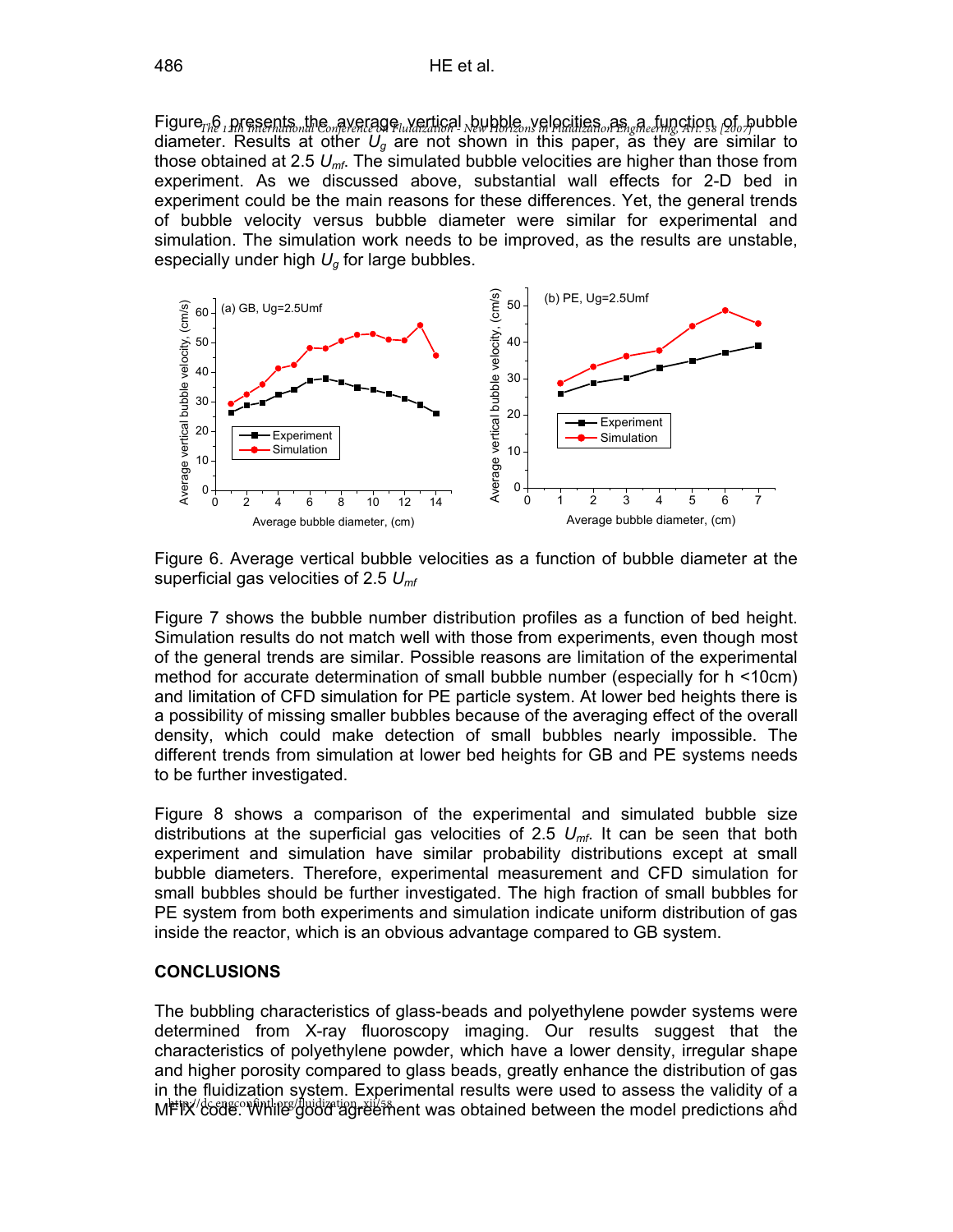experimental results for the average bubble diameter, important discrepancies were seen for other bubbling characteristics. Further work is needed for both experiment, (e.g. small bubble detection) and simulations (e.g., drag law and wall effect in the model) in order to get more accurate hydrodynamic behavior in fluidized bed reactors for both GB and PE particles. He et al.: X-Ray Fluoroscopy Measurements and CFD Simulation



Figure 7. Bubble number distribution as a function of bed height at the superficial gas velocities of 2.5 *Umf*



Figure 8. Bubble diameter distribution at the superficial gas velocities of 2.5 *Umf*

#### **ACKNOWLEDGEMENTS**

Financial support from the Natural Science and Engineering Research Council of Canada and the Canada Research Chairs Program is gratefully acknowledged.

#### **NOTATION**

- *d<sub>t</sub>* column diameter [cm]
- *h* bed height from distributor [cm]
- *Ug* superficial gas velocity [cm/s]
- $U_{\textit{mf}}$  minimum fluidization velocity [cm/s]<br>Published by ECI Digital Archives, 2007

Published by ECI Digital Archives, 2007